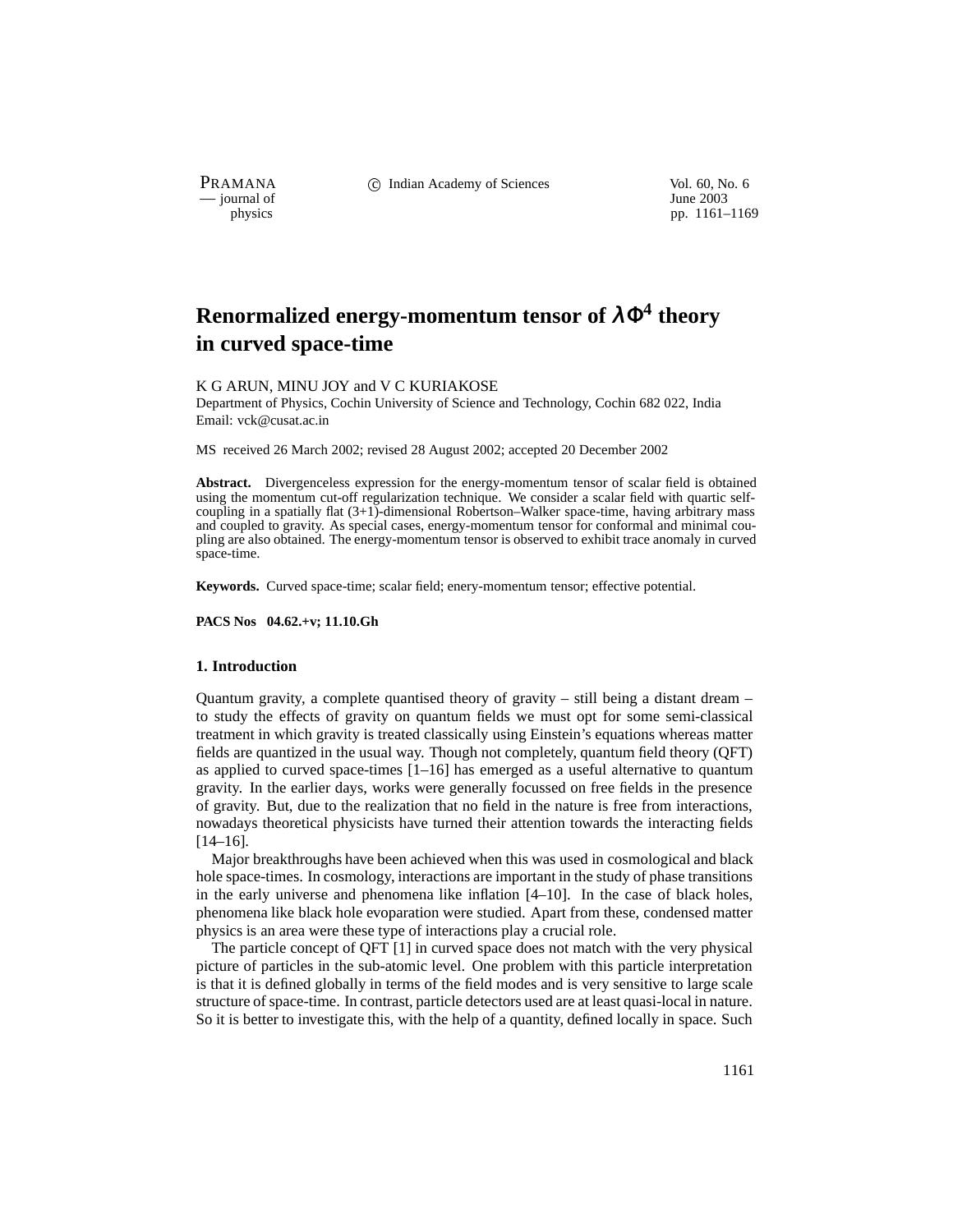a quantity is the energy-momentum tensor [1,11–16] defined at a point *x*,  $T_{\mu\nu}(x)$ . It not only describes the physical structure of the quantum field but acts as a source of gravity in Einstein's field equations. A complete description of the theory demands a finite value for the energy-momentum tensor.

In field theory, the concept of energy-momentum tensor comes through action principle. In flat space-time,

$$
T_{\mu\nu} = \frac{\partial L}{\partial \varphi_{,\nu}} \varphi_{,\mu} - Lg_{\mu\nu}.
$$

While moving on to QFT in curved space-time, we must be able to accommodate both general relativistic and field theory aspects of the energy-momentum tensor under a unified framework.

In the present work, we discuss the method of momentum cut-off regularization technique as applied to scalar field having  $\lambda \Phi^4$  self-interaction, arbitrarily coupled to a spatially flat Robertson–Walker space-time in  $3+1$  dimensions. In §2, we obtain exact expression for the renormalized energy-momentum tensor. We deduce the same in the case of conformal and minimal coupling as special cases. The conclusions are presented in the last section.

# **2. Renormalization of the energy-momentum tensor for** <sup>λ</sup>Φ**<sup>4</sup> theory**

Our aim is to obtain finite expression for the energy-momentum tensor of a quantized scalar field interacting with classical Einstein gravitational field using momentum cut-off regularization technique. We have chosen the  $\lambda \Phi^4$  model of self-interaction, and the background space-time to be spatially flat RW metric and the coupling considered is arbitrary. Several authors have studied similar problem using the method of adiabatic regularization [11–16]. We feel that the present method is simple and we have obtained an exact expression for the energy-momentum. We replace the divergent quantities by well-defined expressions in such a manner that it is consistent with the physical basis of the theory. We start with the effective potential obtained from the equation of motion. Replacing the bare parameters with the renormalized quantities expressed in terms of the effective potential, we end up with a finite expression for  $T_{\mu\nu}$ .

Consider the action [16]

$$
S = -\frac{1}{2} \int d^4x (-g)^{\frac{1}{2}} \left[ \Phi(\Box \Phi + m^2 + \xi R)\Phi + \frac{\lambda \Phi^4}{4!} \right],
$$
 (1)

where  $\Box$  is the De' Alemberts operator, *m* the mass of the field,  $\xi$  and  $\lambda$  are coupling constants and *R*, the scalar curvature. The corresponding equation of motion is

$$
[\Box + m^2 + \xi R + \lambda \Phi^2] \Phi = 0 \tag{2}
$$

and its energy-momentum tensor is [1]

$$
T_{\mu\nu} = (1 - 2\xi)\partial_{\mu}\Phi\partial_{\nu}\Phi + \left(2\xi - \frac{1}{2}\right)g_{\mu\nu}\partial_{\alpha}\Phi\partial^{\alpha}\Phi - 2\xi\Phi\nabla_{\mu}\nabla_{\nu}\Phi
$$

$$
+ 2\xi g_{\mu\nu}\Phi\Box\Phi - \xi G_{\mu\nu}\Phi^2 + \frac{m^2}{2}g_{\mu\nu}\Phi^2 + \frac{\lambda}{4!}g_{\mu\nu}\Phi^4,\tag{3}
$$

where  $G_{\mu\nu}$  is the Einstein tensor.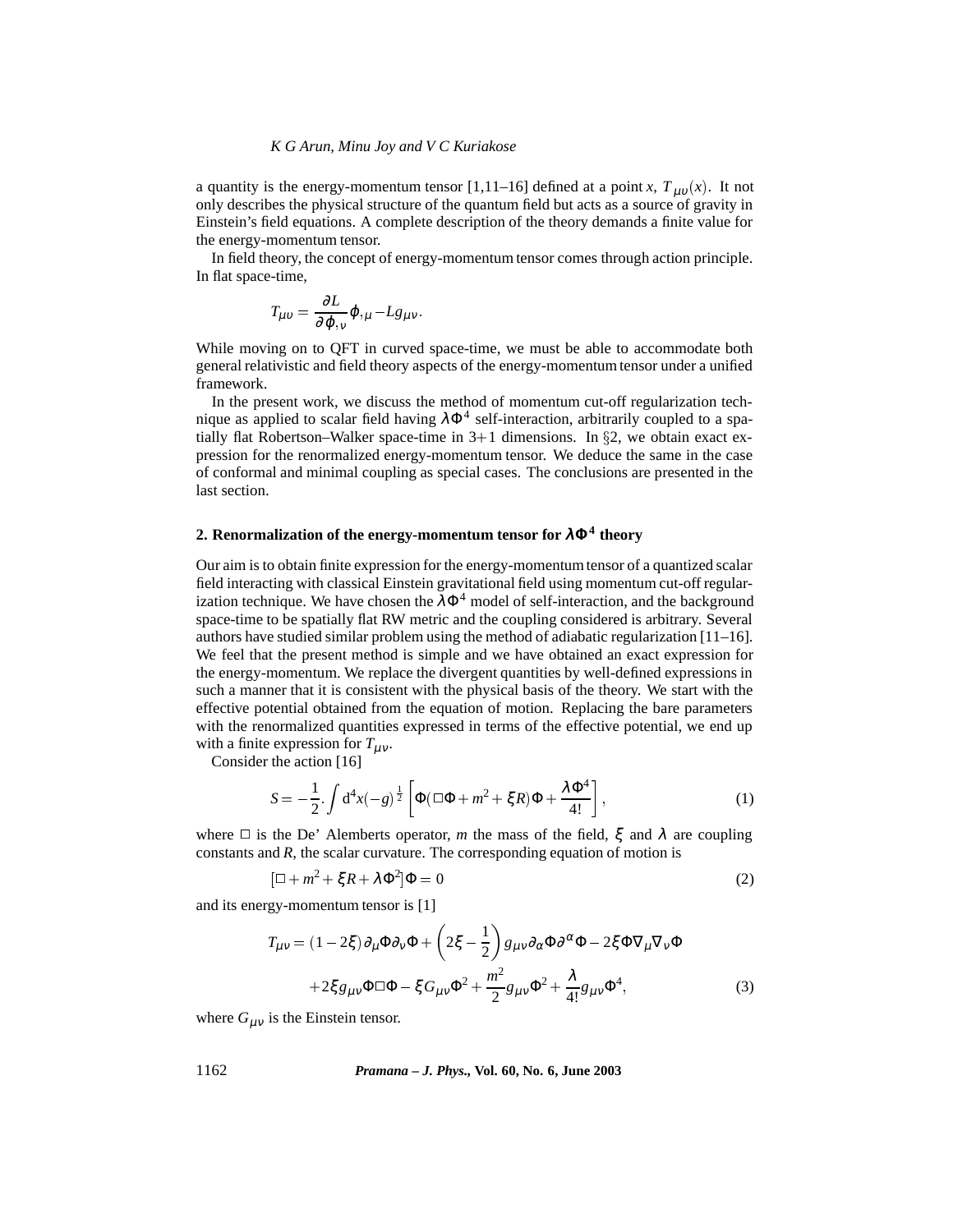# *Energy-momentum tensor of* <sup>λ</sup>Φ<sup>4</sup> *theory*

In terms of conformal time  $\eta$ , the RW metric is given by

$$
ds2 = a(\eta)2 \left[ d\eta2 - \frac{dr2}{(1 - \kappa r2)} - r2 d\Omega \right],
$$
 (4)

where  $\kappa = +1, 0, -1$  correspond to positive, zero or negative spatial curvature respectively. In the present work we consider the  $\kappa = 0$ , spatially flat case.

It is useful to break  $\Phi$  into a mean field part  $\phi$  and a part  $\psi$  representing quantum fluctuation about the mean field and thus has a vanishing expectation value, i.e.,  $\langle \psi \rangle = 0$ . Hence,  $\Phi = \phi + \psi$  and  $\langle \Phi \rangle = \phi$ . Equations of motion corresponding to the classical and quantum parts are

$$
\left(\Box + m^2 + \xi R\right)\phi + \frac{\lambda \phi^3}{3!} + \frac{1}{2!}\lambda \phi \langle \psi^2 \rangle = 0,\tag{5}
$$

$$
(\Box + m^2 + \xi R)\psi + \lambda \phi^2 \psi = 0. \tag{6}
$$

In a similar fashion, the expectation value of the energy-momentumtensor can be written as sum of classical and quantum parts. The classical part can be obtained by substituting  $\phi$ for  $\Phi$  in equation (3). Quantum part is given by

$$
\langle T_{\mu\nu}\rangle^{\mathcal{Q}} = (1 - 2\xi) \langle \partial_{\mu}\psi \partial_{\nu}\psi \rangle + (2\xi - 1) g_{\mu\nu} \langle \partial^{\alpha}\psi \partial_{\alpha}\psi \rangle - 2\xi \langle \psi \nabla_{\mu}\nabla_{\nu}\psi \rangle + 2\xi g_{\mu\nu} \langle \psi \Box \psi \rangle - \xi G_{\mu\nu} \langle \psi^2 \rangle + \frac{m^2}{2} g_{\mu\nu} \langle \psi^2 \rangle + \frac{\lambda}{4!} g_{\mu\nu} \phi^2 \langle \psi^2 \rangle. \tag{7}
$$

The 0–0 component of  $\langle T_{\mu\nu} \rangle^{\mathcal{Q}}$  is

$$
\langle T_0^0 \rangle = (1 - 2\xi) \left\langle \left( \frac{\partial \psi}{\partial t} \right)^2 \right\rangle + \left( 2\xi - \frac{1}{2} \right) \left\langle \left( \frac{\partial \psi}{\partial t} \right)^2 \right\rangle - 2\xi \left\langle \psi \frac{\partial^2 \psi}{\partial t^2} \right\rangle
$$
  
+ 
$$
\frac{2\xi}{a^2} \left\langle \psi \left( \frac{\partial^2 \psi}{\partial t^2} + \frac{2\dot{a}}{a} \frac{\partial \psi}{\partial t} \right) \right\rangle + \left[ \frac{3\xi}{a^2} \left( \frac{\dot{a}^2}{a^2} \right) + \frac{m^2}{2} + \frac{\lambda \phi^2}{4} \right] \langle \psi^2 \rangle, \quad (8)
$$

where  $\dot{a}$  denotes differentiation of  $a$  with respect to  $t$ . By the conformal transformation  $t = a\eta$ , where  $\eta$  is called the conformal time,

$$
\langle T_{\eta}^{\eta} \rangle = \frac{1}{2a^2} \left\langle \left( \frac{\partial \psi}{\partial \eta} \right)^2 \right\rangle + 6\xi \frac{a'}{a^3} \left\langle \psi \frac{\partial \psi}{\partial \eta} \right\rangle + \left[ \frac{m^2}{2} + \frac{\lambda \phi^2}{4} + \frac{3\xi}{a^2} \left( \frac{a'^2}{a^2} \right) \right] \langle \psi^2 \rangle, \tag{9}
$$

where *f* denotes differentiation with respect to  $\eta$ . Let the mode expansion of  $\psi(x)$  be [1,4,11,16]

$$
\psi(x) = \frac{1}{a(\eta)} \int d\mu(k) \left[ a_k y_k(x) \chi_k(\eta) + \text{h.c.} \right],\tag{10}
$$

where  $\chi_k(\eta)$  satisfies the equation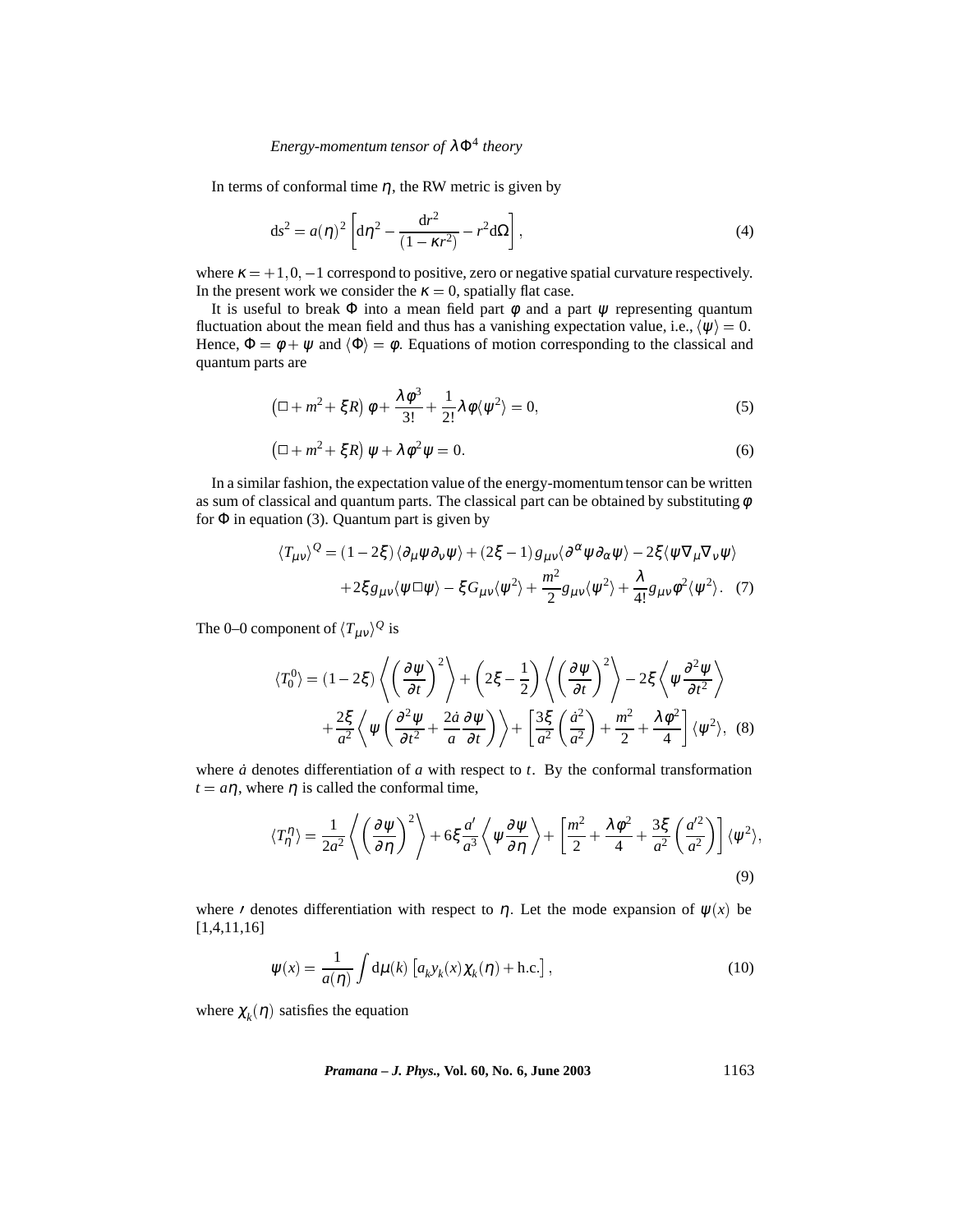*K G Arun, Minu Joy and V C Kuriakose*

$$
\chi_k''(\eta) + \left[\omega_k^2 + \frac{\lambda a^2 \phi^2}{2} + \left(\xi - \frac{1}{6}\right) a^2 R\right] \chi_k(\eta) = 0. \tag{11}
$$

The solution to the above equation can be expressed in the WKB form as [1,2]

$$
\chi_k(\eta) = \frac{1}{\sqrt{2w(\eta)}} \exp\left[-i \int w(\eta) d\eta\right],\tag{12}
$$

where

$$
w(\eta) = \left[\omega_k^2 + \frac{\lambda a^2 \phi^2}{2} + \left(\xi - \frac{1}{6}\right) a^2 R\right]^{1/2}
$$

and also

$$
\omega_k^2 = k^2 + m^2 a^2.
$$

In the case of spatially flat RW metric,

$$
y_k(x) = \frac{e^{ikx}}{(2\pi)^{3/2}}
$$

Using eqs (9) and (10) we get the expression for  $\langle T_{\eta}^{\eta} \rangle^{\mathcal{Q}}$  as

$$
\langle T_{\eta}^{\eta} \rangle^{\mathcal{Q}} = \frac{B^2}{16} \log B - \frac{B^2}{16} \log 2 + \frac{a'A}{4a} (1 + \log 2)
$$
  
 
$$
+ \frac{1}{4} (B \log 2) P - \frac{3}{2} \xi \frac{a'}{a} A (1 + \log 2), \tag{13}
$$

where

$$
P = \left[\frac{m^2 a^2}{2} + \frac{\lambda a^2 \phi^2}{2} - 3\xi \left(\frac{a'^2}{a^2}\right) + \frac{a'^2}{2a^2}\right],
$$
 (14)

$$
B = \left[ m_r^2 a^2 + \frac{\lambda_r a^2 \phi^2}{2} + \left( \xi_r - \frac{1}{6} \right) a^2 R \right],
$$
 (15)

$$
A = \left[ m_r^2 + \frac{1}{2} \lambda_r \phi^2 + \left( \xi_r - \frac{1}{6} \right) R \right].
$$
 (16)

To get the expression for the renormalized energy-momentum tensor, we need to 'dress' the 'bare' parameters  $m, \xi$  and  $\lambda$ . From the classical equation of motion, we get [4]

$$
\frac{\partial V_{\text{eff}}}{\partial \phi} = \left[ \left( m_r^2 + \delta m^2 \right) + \left( \xi_r + \delta \xi \right) R \right] \phi + \left( \lambda_r + \delta \lambda \right) \frac{1}{3!} \phi^3 + \left( \lambda_r + \delta \lambda \right) \frac{1}{2!} \phi \langle \psi^2 \rangle,
$$
\n(17)

where  $\delta m^2$ ,  $\delta \xi$  and  $\delta \lambda$  are renormalization counter-terms.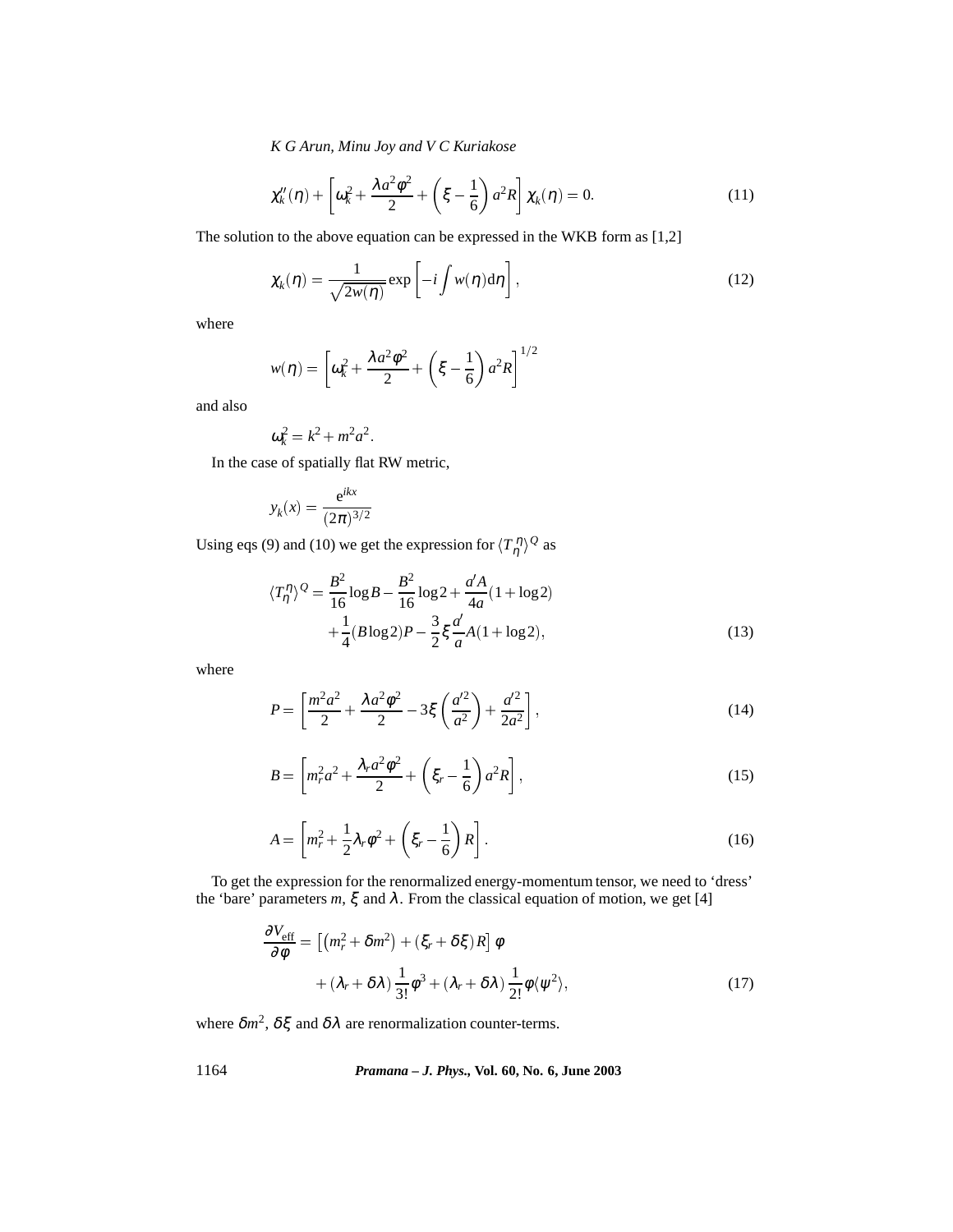The renormalized parameters are given by

$$
m_r^2 = \left(\frac{\partial^2 V_{\text{eff}}}{\partial \phi^2}\right)_{R=\phi=0},\tag{18}
$$

$$
\xi_r = \left(\frac{\partial^3 V_{\text{eff}}}{\partial \phi^2 \partial R}\right)_{R=\phi=0},\tag{19}
$$

$$
\lambda_r = \left(\frac{\partial^4 V_{\text{eff}}}{\partial \phi^4}\right)_{R=\phi=0}.\tag{20}
$$

Evaluation of the renormalization counter-terms gives

$$
\delta m^2 = \frac{- (\lambda_r + \delta \lambda)}{16\pi a^2} \left[ \frac{\Lambda^2}{2} + \frac{m_r^2 a^2}{4} + \frac{m_r^2 a^2}{4} \log(m_r^2 a^2) - m_r^2 a^2 \log 4 + 2 \log \Lambda \right],
$$
\n(21)

$$
\delta \xi = \frac{- (\lambda_r + \delta \lambda)(\xi_r - \frac{1}{6})}{16\pi} \left[ \frac{1}{2} + \frac{1}{4} \log(m_r^2 a^2) - \frac{1}{4} (\log 4) + 2 \log \Lambda \right]
$$
(22)

and

$$
\delta\lambda = \frac{-3\lambda_r^2 (1 + \log m_r a)}{32 \left(1 + \frac{3\lambda_r}{32} \log m_r a\right)},\tag{23}
$$

where we have put a momentum cut-off Λ to regularize the *k* integration. Using (21)–(23) in (13), the final expression for the renormalized  $\langle T_{\eta}^{\eta} \rangle^{\mathcal{Q}}$  is obtained as

$$
\langle T_{\eta}^{\eta} \rangle^{\mathcal{Q}} = \frac{B^2 \log(\frac{B}{2})}{16} + \frac{a'A}{4a} (1 + \log 2) + \frac{1}{4} B P^{\text{ren}}(\log 2)
$$

$$
- \frac{3}{2} \frac{a'A}{a} (1 + \log 2) \left[ \xi_r - \frac{(\xi_r - \frac{1}{6}) \frac{\lambda_r^2}{[1 + \frac{3}{32} \log m_r a]} \left[ \frac{1}{2} + \frac{1}{4} \log(m_r^2 a^2) - \frac{1}{4} (\log 4) \right]}{16 \pi} \right], \quad (24)
$$

where *B* and *A* are defined by (15) and (16) and

$$
P^{\text{ren}} = \left[ m_r^2 - \frac{\frac{1}{16\pi a^2} \frac{\lambda_r^2}{[1 + \frac{3}{32} \log m_r a]}}{1} + \lambda_r + \lambda_r^2 \frac{\phi^2}{\left(1 + \frac{3\lambda_r}{32} \log m_r a\right)} \right] \frac{a^2}{2} + \frac{a'^2}{2a^2} + 3 \left[ \xi_r - \left(\xi_r - \frac{1}{6}\right) \frac{\lambda_r^2 \left(\frac{1}{2} + \frac{1}{2} \log m_r a - \frac{1}{4} \log 4\right)}{16\pi \left[1 + \frac{3}{32} \log m_r a\right]} \right] \left(\frac{a'^2}{a^2}\right).
$$
 (25)

The above expression gives the divergenceless energy density of the scalar field with quartic self-coupling in a spatially flat RW metric. Now we move on to the value of the trace.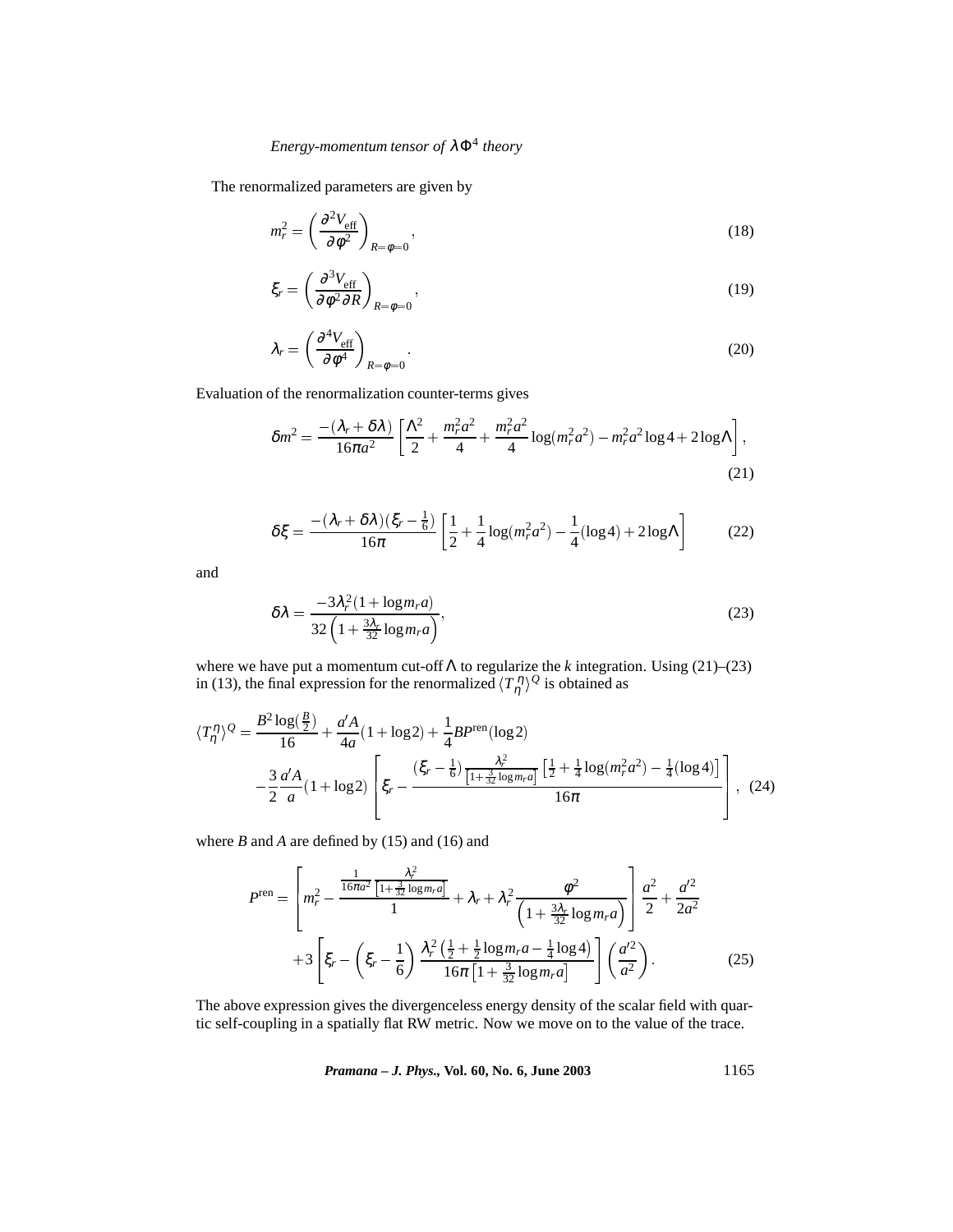#### *K G Arun, Minu Joy and V C Kuriakose*

We adopt a similar treatment to evaluate the trace of the energy-momentum tensor. Our aim is to find

$$
\langle T\rangle^{\mathcal{Q}} = \langle T_{\eta}^{\eta}\rangle^{\mathcal{Q}} + \langle T_{1}^{1}\rangle^{\mathcal{Q}} + \langle T_{2}^{2}\rangle^{\mathcal{Q}} + \langle T_{3}^{3}\rangle^{\mathcal{Q}}.
$$

Assuming spatial isotropy, and using

$$
G^{\mu}_{\mu} = -\left(\frac{6a^{\prime\prime}}{a^3} + \frac{6\kappa}{a^2}\right),
$$

we get

$$
\langle T \rangle^{\mathcal{Q}} = \frac{-3I}{32\pi^2 a^2} \left[ 1 + 4\xi \left( 1 - \frac{2}{a^2} \right) \right] - \xi G^{\mu}_{\mu} + \left( \frac{m^2}{2} + \frac{\lambda \phi^2}{4!} \right) 3 \langle \psi^2 \rangle + \langle T^{\eta}_{\eta} \rangle^{\mathcal{Q}}, \tag{26}
$$

where

$$
I = \int_0^\infty \frac{k^4 \mathrm{d}k}{\sqrt{k^2 + B}}.
$$

Substituting from (24) for  $\langle T_{\eta}^{\eta} \rangle$ , the final expresion for the quantum part of the trace is obtained as [17]

$$
\langle T \rangle^{\mathcal{Q}} = 3B^{2} \frac{\log 2}{4} \left[ 1 + \frac{4(1 - \frac{2}{a^{2}})}{16\pi} \left( \frac{\lambda_{r}^{2}}{1 + \frac{3}{32} \log m_{r} a} \right) \left( \frac{1}{2} + \frac{\log m_{r}^{2} a^{2}}{4} - \frac{1}{4} \log 4 \right) \right]
$$
  
\n
$$
- \left[ \xi_{r} - \frac{(\xi_{r} - \frac{1}{6})\lambda_{r}^{2}}{16\pi \left( 1 + \frac{3}{32} \log m_{r} a \right)} \left( \frac{1}{2} + \frac{\log m_{r}^{2} a^{2}}{4} - \frac{1}{4} \log 4 \right) \right] \left( \frac{-6a''}{a^{3}} \right)
$$
  
\n
$$
+ \frac{3}{2} \left[ m_{r}^{2} - \frac{\lambda_{r}^{2} \left\{ \frac{m_{r}^{2} a^{2}}{4} + \frac{m_{r}^{2} a^{2} \log m_{r}^{2} a^{2}}{16\pi a^{2} \left( 1 + \frac{3}{32} \log m_{r} a \right)} - m_{r}^{2} a^{2} \log 4 \right} \right] \frac{B}{32\pi a^{2}} (1 + \log B)
$$
  
\n
$$
+ \frac{3}{4!} \left[ \lambda_{r}^{2} \phi^{2} \frac{1}{\left( 1 + \frac{3}{32} \log m_{r} a \right)} \right] \frac{B}{32\pi a^{2}} (1 + \log B)
$$
  
\n
$$
+ \frac{B^{2} \log B}{16} - \frac{B^{2} \log 2}{16} + \frac{a' A}{4a} (1 + \log 2) + \frac{1}{4} B P^{\text{ren}} (\log 2)
$$
  
\n
$$
- \frac{3}{2} \frac{a' A}{a} (1 + \log 2) \left[ \xi_{r} - \frac{(\xi_{r} - \frac{1}{6}) \frac{\lambda_{r}^{2}}{\left[ 1 + \frac{3}{32} \log m_{r} a \right]} \left[ \frac{1}{2} + \frac{1}{4} \log (m_{r}^{2} a^{2}) - \frac{1}{4} (\log 4) \right]} \right], (27
$$

where *B* and *A* are defined by eqs (15) and (16) and  $P^{\text{ren}}$  is defined by eq. (25). Thus we have got the exact expressions for the  $\eta - \eta$  component and trace of the energy-momentum tensor, which completely specifies the energy-momentum tensor due to spatial isotropy.

In the case of conformal coupling,  $\xi_r = \frac{1}{6}$ , using (24),

$$
\langle T_{\eta}^{\eta} \rangle^{\mathcal{Q}} = \frac{B_1^2 \log(\frac{B}{2})}{16} + \frac{a'A_1}{4a} (1 + \log 2) + \frac{1}{4} B_1 P_1^{\text{ren}}(\log 2)
$$

$$
- \frac{3}{12} \frac{a'A_1}{a} (1 + \log 2) \tag{28}
$$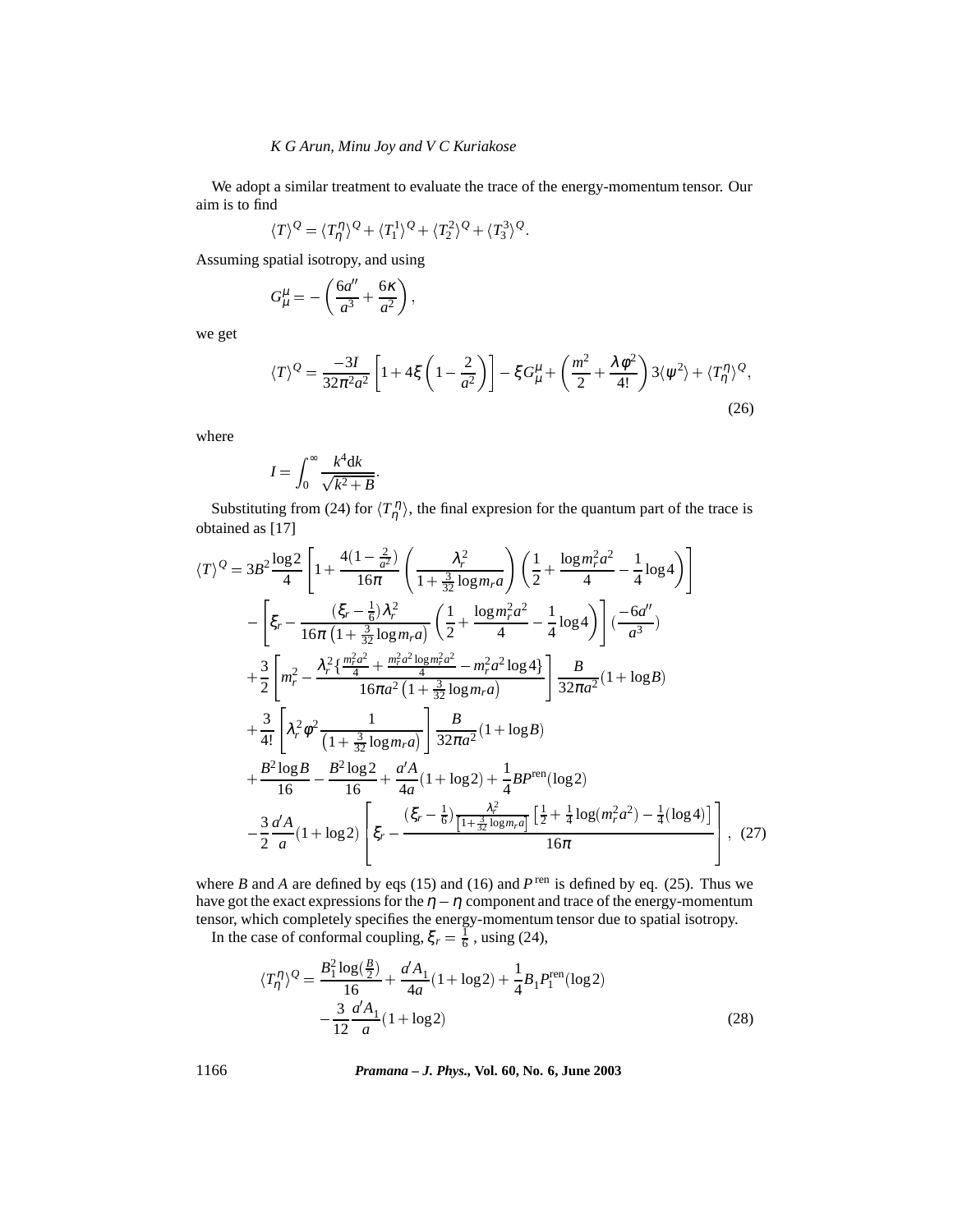and (27) gives

$$
\langle T \rangle^{\mathcal{Q}} = 3B_1^2 \frac{\log 2}{4} \left[ 1 + \frac{4(1 - \frac{2}{a^2})}{16\pi} \left( \frac{\lambda_r^2}{1 + \frac{3}{32} \log m_r a} \right) \left( \frac{1}{2} + \frac{\log m_r^2 a^2}{4} - \frac{1}{4} \log 4 \right) \right] + \left( \frac{a''}{a^3} \right)
$$
  
+ 
$$
\frac{3}{2} \left[ m_r^2 - \frac{\lambda_r^2 \left( \frac{m_r^2 a^2}{4} + \frac{m_r^2 a^2 \log m_r^2 a^2}{4} - m_r^2 a^2 \log 4 \right)}{16\pi a^2 \left( 1 + \frac{3}{32} \log m_r a \right)} \right] \frac{B_1}{32\pi a^2} (1 + \log B_1)
$$
  
+ 
$$
\frac{3}{4!} \left[ \frac{\lambda_r^2 \phi^2}{(1 + \frac{3}{32} \log m_r a)} \right] \frac{B_1}{32\pi a^2} (1 + \log B_1)
$$
  
+ 
$$
\frac{B_1^2 \log B_1}{16} - \frac{B_1^2 \log 2}{16} + \frac{a' A_1}{4a} (1 + \log 2)
$$
  
+ 
$$
\frac{1}{4} B_1 P_1^{\text{ren}} (\log 2) - \frac{3}{12} \frac{a' A_1}{a} (1 + \log 2), \tag{29}
$$

where

$$
B_1 = \left[ m_r^2 a^2 + \frac{\lambda_r a^2 \phi^2}{2} \right],\tag{30}
$$

$$
A_1 = \left[ m_r^2 + \frac{1}{2} \lambda_r \phi^2 \right],\tag{31}
$$

$$
P_1^{\text{ren}} = \left[ m_r^2 - \frac{1}{16\pi a^2} \frac{\lambda_r^2}{\left[ 1 + \frac{3}{32} \log m_r a \right]} + \lambda_r + \lambda_r^2 \frac{\phi^2}{\left( 1 + \frac{3\lambda_r}{32} \log m_r a \right)} \right] \frac{a^2}{2} + \frac{a'^2}{a^2}.
$$
\n(32)

Equations (28) and (29) completely specify the energy-momentum tensor in the case of conformal coupling.

Next we consider the case of minimal coupling,  $\xi_r = 0$ . In this case, the components of the energy-momentum tensor are obtained as

$$
\langle T_{\eta}^{\eta} \rangle^{\mathcal{Q}} = \frac{B_2^2 \log B_2}{16} - \frac{B_2^2 \log 2}{16} + \frac{a'A_2}{4a} (1 + \log 2) + \frac{1}{4} B_2 P_2^{\text{ren}}(\log 2)
$$

$$
- \frac{3}{2} \frac{a'A_2}{a} (1 + \log 2) \left[ \frac{\frac{1}{6} \frac{\lambda_r^2}{[1 + \frac{3}{32} \log m_r a]} \left[ \frac{1}{2} + \frac{1}{4} \log(m_r^2 a^2) - \frac{1}{4} (\log 4) \right]}{16 \pi} \right]
$$
(33)

and

$$
\langle T \rangle^{\mathcal{Q}} = 3B_2^2 \frac{\log 2}{4} \left[ 1 + \frac{4(1 - \frac{2}{a^2})}{16\pi} \left( \frac{\lambda_r^2}{1 + \frac{3}{32} \log m_r a} \right) \left( \frac{1}{2} + \frac{\log m_r^2 a^2}{4} - \frac{1}{4} \log 4 \right) \right] + \left[ \frac{(\xi_r - \frac{1}{6})\lambda_r^2}{16\pi \left( 1 + \frac{3}{32} \log m_r a \right)} \left( \frac{1}{2} + \frac{\log m_r^2 a^2}{4} - \frac{1}{4} \log 4 \right) \right] \left( \frac{-6a''}{a^3} \right)
$$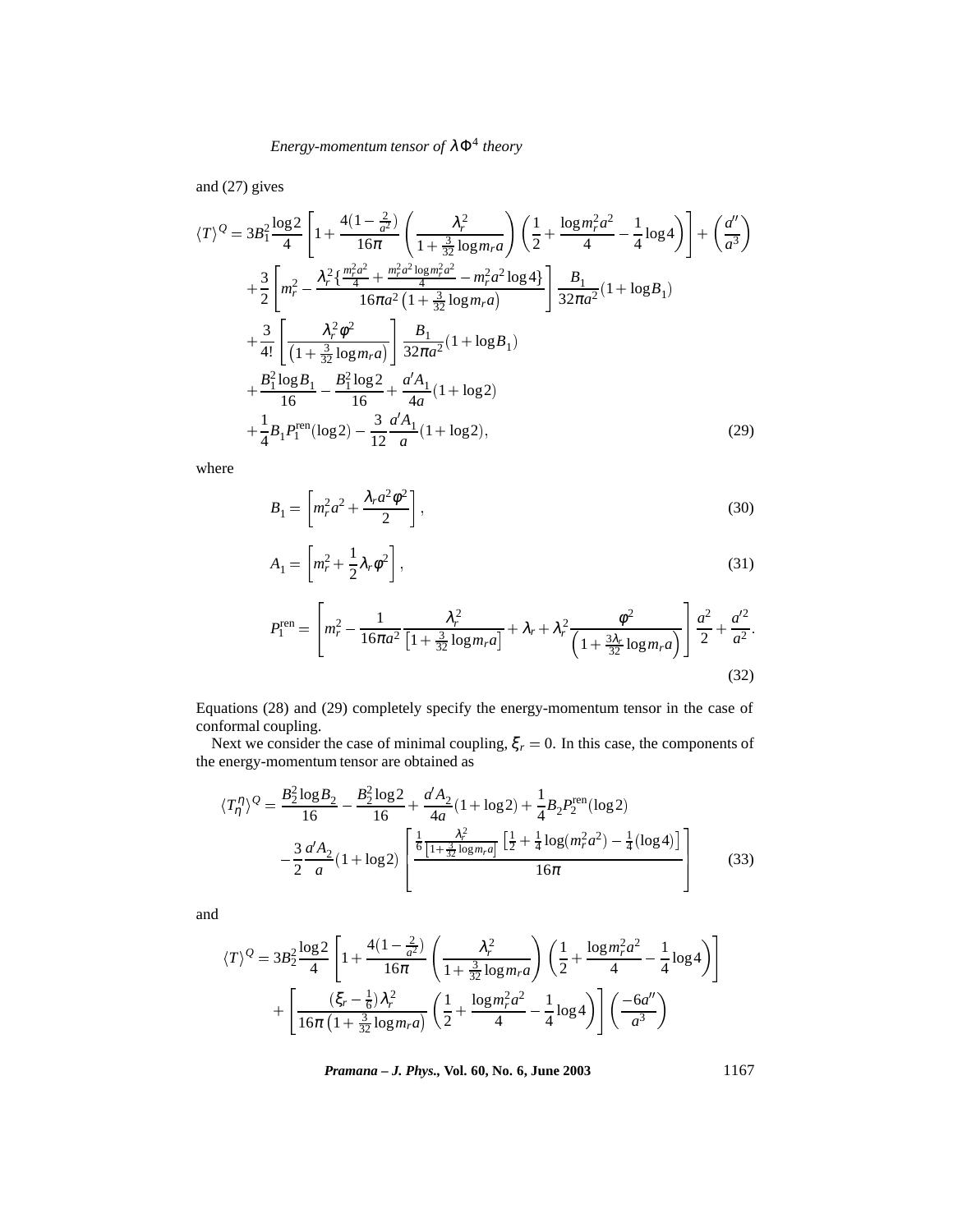*K G Arun, Minu Joy and V C Kuriakose*

$$
+\frac{3}{2}\left[m_r^2 - \frac{\lambda_r^2 \left\{\frac{m_r^2 a^2}{4} + \frac{m_r^2 a^2 \log m_r^2 a^2}{4} - m_r^2 a^2 \log 4\right\}}{16\pi a^2 \left(1 + \frac{3}{32} \log m_r a\right)}\right] \frac{B_2}{32\pi a^2} (1 + \log B_2)
$$
  
+
$$
\frac{3}{4!} \left[\lambda_r^2 \phi^2 \frac{1}{\left(1 + \frac{3}{32} \log m_r a\right)}\right] \frac{B_2}{32\pi a^2} (1 + \log B_2)
$$
  
+
$$
\frac{B_2^2 \log B_2}{16} - \frac{B_2^2 \log 2}{16} + \frac{a'A_2}{4a} (1 + \log 2) + \frac{1}{4} BP_2^{\text{ren}} (\log 2)
$$
  
-
$$
\frac{3}{12} \frac{a'A_2}{a} (1 + \log 2) \left[\frac{\frac{\lambda_r^2}{1 + \frac{3}{32} \log m_r a}}{\frac{1 + \frac{3}{32} \log m_r a}}\right] \frac{\left[\frac{1}{2} + \frac{1}{4} \log (m_r^2 a^2) - \frac{1}{4} (\log 4)\right]}{16\pi} \right],
$$
(34)

where

$$
B_2 = \left[ m_r^2 a^2 + \frac{\lambda_r a^2 \phi^2}{2} - \frac{1}{6} a^2 R \right],
$$
\n(35)

$$
A_2 = \left[ m_r^2 + \frac{1}{2} \lambda_r \phi^2 - \frac{1}{6} R \right],
$$
\n(36)

$$
P_2^{\text{ren}} = \left[ m_r^2 - \frac{1}{16\pi a^2} \frac{\lambda_r^2}{\left[ 1 + \frac{3}{32} \log m_r a \right]} + \lambda_r + \lambda_r^2 \frac{\phi^2}{\left( 1 + \frac{3\lambda_r}{32} \log m_r a \right)} \right] \frac{a^2}{2} + \frac{a'^2}{2a^2} + \frac{1}{2} \left[ \frac{\lambda_r^2 \left( \frac{1}{2} + \frac{1}{2} \log m_r a - \frac{1}{4} \log 4 \right)}{16\pi \left[ 1 + \frac{3}{32} \log m_r a \right]} \right] \left( \frac{a'^2}{a^2} \right). \tag{37}
$$

## **3. Conclusion**

We have computed a finite expression for the energy-momentum tensor of a quartically self-coupled scalar field of arbitrary mass and coupling with the spatially flat Robertson– Walker space-time using the method of effective potential renormalization. We have got finite expressions for  $\eta$ – $\eta$  component and the trace of the energy-momentum tensor. As special cases, we have deduced the same if the external coupling with the gravitational field is minimal ( $\xi = 0$ ) or conformal ( $\xi = \frac{1}{6}$ ) in nature. The trace of the energy-momentum tensor when evaluated gives non-zero vacuum expectation value. This in QFT is called trace anomaly, which has wide implications [1–3].

In the case of free scalar field, we can make the vacuum expectation value of the Hamiltonian zero, by normal ordering. But here the scalar field is having  $\lambda \phi^4$  self-interaction as well as arbitrary coupling with the external metric. So, here we employ renormalization to get a finite expression out of the divergent one. Still we find the vacuum expectation value to be non-zero. This can be related to creation of particles in the curved space-time [1–3,12].